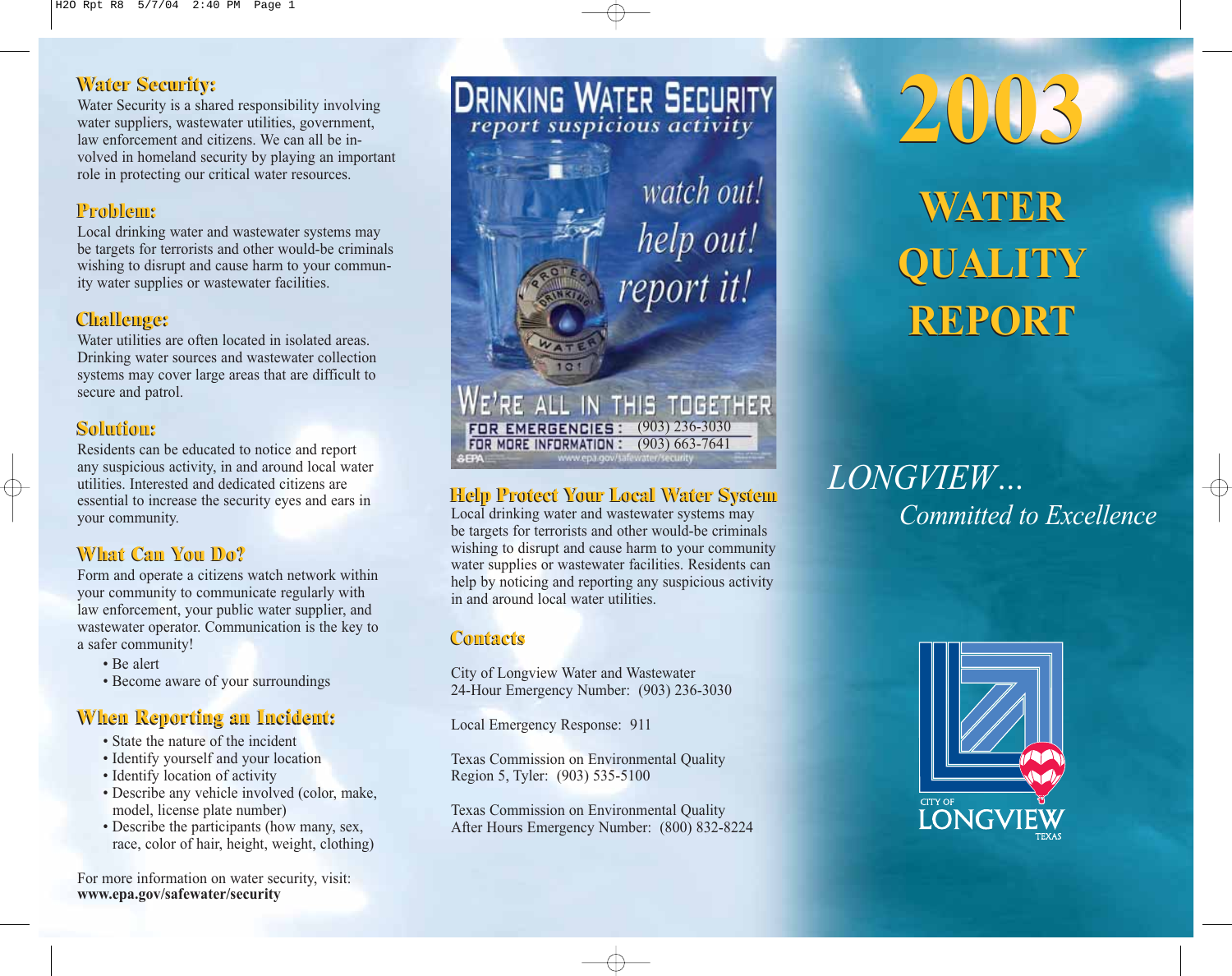#### **Excellence Our Mark of**

The City of Longview is once again proud to present to you our annual water quality report. Over the years, we have dedicated ourselves to producing

exceeds state and federal drinking water standards. We continually strive to adopt

new and better methods of delivering the best quality drinking water to you. The City of Longview is committed to providing quality, innovative services that set the standard for professionalism and excellence. As new challenges to drinking water safety emerge, we will be vigilant in maintaining our objective of providing quality drinking water at an affordable price.

It is important to us that you have information about your drinking water so you can have confidence in the product we deliver. As you read this report, you will learn about where your water comes from and water quality data for the past year. We hope that you will find it useful and reassuring that your water is safe to drink. If you have any health concerns related to the information in this report, we encourage you to contact your health care provider. For more information about this report, or for any questions relating to your drinking water, please call the Water Purification Division at (903) 663-7641.

### **Community Participation Community Participation**

You are invited to attend the City Council meetings scheduled the second and fourth Thursday of each month. For more information about these meetings, call the City Secretary's Office at (903) 237-1080 or visit our website at www.cityoflongview.com for agenda information.



#### **What's In the Water?**

We are pleased to report that during the past year, the water delivered to your home or business complied with, or did better than, all state and federal drinking water requirements. We analyze water samples for bacteria, turbidity, inorganic contaminants, lead and copper, nitrate, volatile organic contaminants, total trihalomethanes, haloacetic acids, and synthetic organic contaminants. For your information, the tables inside list substances that were detected in our drinking water during the year. Although all of the substances listed are under the Maximum Contaminant Level (MCL) set by U.S. EPA, we believe it is important that you know exactly what was detected and how much of the substance was present in the water.

### **Substances Expected in Drinking Water Substances Expected in Drinking Water**

The sources of drinking water (both tap water and bottled water) include rivers, lakes, streams, reservoirs, springs, and wells. As water travels over the surface of the land or through the ground, it dissolves naturally occurring minerals and can pick up substances resulting from the presence of animals or from human activity. Substances that may be present in source water include microbial contaminants, inorganic contaminants, pesticides and herbicides, and organic chemical contaminants. In order to ensure that tap water is safe to drink, the Environmental Protection Agency (EPA) prescribes regulations that limit the amount of certain contaminants in water provided by public water systems. The Food and Drug Administration (FDA) regulations establish limits for contaminants in bottled water that must provide the same protection for public health.

Contaminants may be found in drinking water that may cause taste, color, or odor problems. These types of problems are not necessarily causes for health concerns. For more information on taste, odor, or color of drinking water, please contact the system's business office. Drinking water, including bottled water, may reasonably be expected to contain at least small amounts of some contaminants. The presence of contaminants does not necessarily indicate that water poses a health risk. More information about contaminants and potential health effects can be obtained by calling the EPA's Safe Drinking Water Hotline at (800) 426-4791.

## **Special Health Information Special Health Information**

You may be more vulnerable than the general population to certain microbial contaminants, such as Cryptosporidium, in drinking water. Infants, some elderly, or Immuno-compromised persons such as those undergoing chemotherapy for cancer; those who have undergone organ transplants; those who are undergoing treatment with steroids; and people with HIV/AIDS or other immune system disorders can be particularly at risk from infections. You should seek advice about drinking water from your physician or health care provider. Additional guidelines on appropriate means to lessen the risk of infection by Cryptosporidium are available from the Safe Drinking Water Hotline (800-426-4791).

Este reporte incluye informacion importante sobre el agua para tomar. Para asistancia en espanol, favor de llamar al telefono (903) 237-1063.

# **Contact Us for More Information Contact Us for More Information**

- Questions or concerns about water quality: (903) 663-7641
- To request information on water conservation or a speaker for your group: (903) 237-1034
- Questions about your water bill: (903) 237-1030
- Water and sewer emergency line: (903) 236-3030
- To report water pollution: (903) 753-4870
- To report suspicious activity: (903) 236-3030 or Local Emergency Response: 911
- E-mail: wpurification@ci.longview.tx.us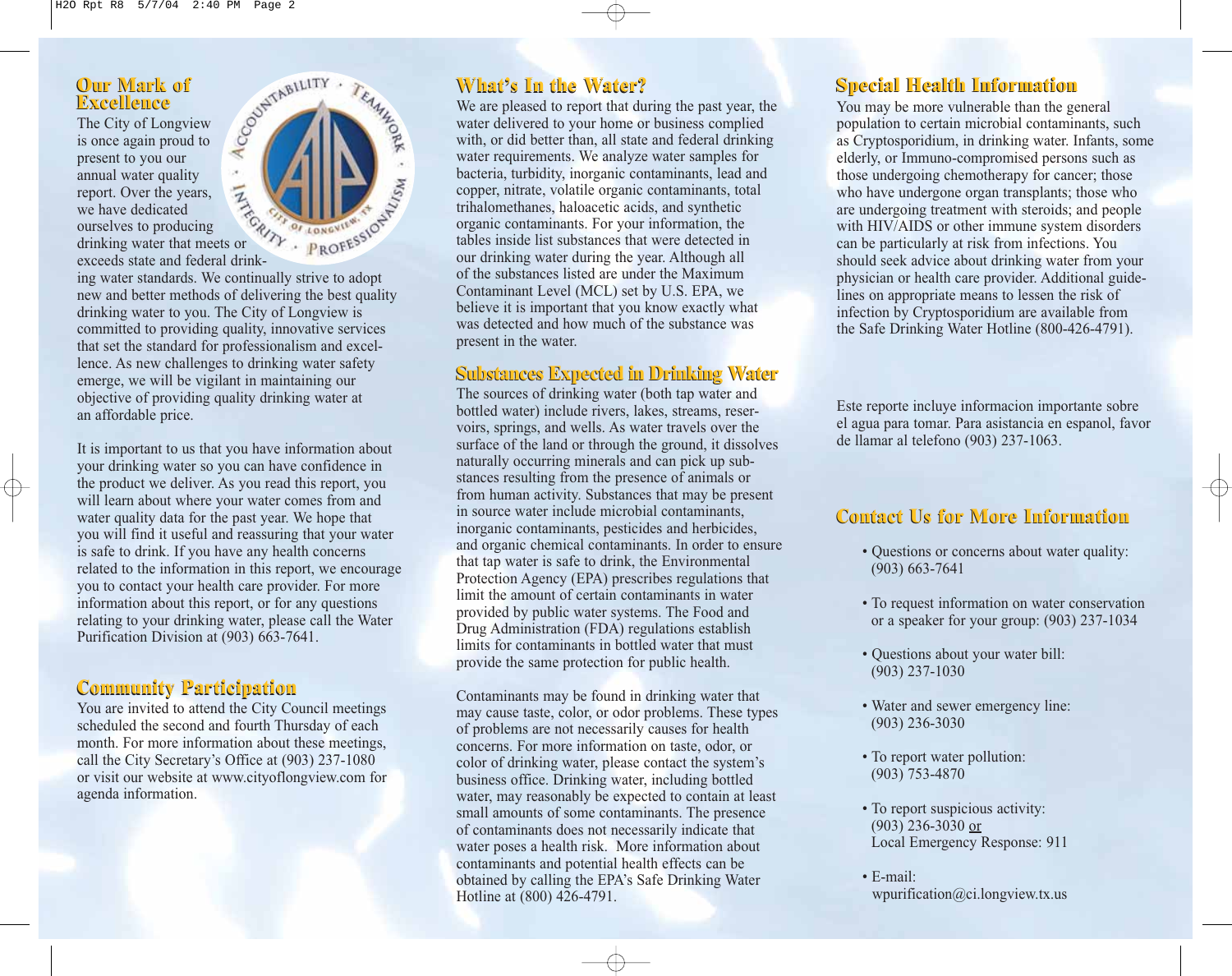### **REGULATED SUBSTANCES REGULATED SUBSTANCES TABLE DEFINITIONS**

| Year | <b>Constituent</b>                     | <b>Average</b> | <b>Range of</b><br><b>Detected Levels</b> | <b>MCL</b>     | <b>MCLG</b>    | <b>Source of Contaminant</b>                                                                       |
|------|----------------------------------------|----------------|-------------------------------------------|----------------|----------------|----------------------------------------------------------------------------------------------------|
| 2003 | Barium (ppm)                           | 0.049          | $0.046 - 0.051$                           | $\overline{2}$ | $\overline{2}$ | Discharge of drilling wastes;<br>Discharge from metal refineries;<br>Erosion of natural deposits.  |
| 2003 | Fluoride (ppm)                         | 0.76           | $0.67 - 0.85$                             | $\overline{4}$ | $\overline{4}$ | Erosion of natural deposits;<br>Water additive that promotes strong teeth.                         |
| 2003 | Nitrate (ppm)                          | 0.09           | $0.08 - 0.10$                             | 10             | 10             | Runoff from fertilizer use;<br>Leaching from septic tanks, sewage;<br>Erosion of natural deposits. |
| 2003 | Dinoseb (ppb)                          | <b>ND</b>      | $ND - 1.8$                                | $\overline{7}$ | $\overline{7}$ | Runoff from herbicide used on soybeans<br>and vegetables.                                          |
| 2003 | <b>Total Haloacetic</b><br>Acids (ppb) | 19.4           | $6.1 - 47.7$                              | 60             | NA             | By-product of drinking water chlorination.                                                         |
| 2003 | Total Trihalo-<br>methanes (ppb)       | 43.9           | $25.3 - 83.6$                             | 80             | <b>NA</b>      | By-product of drinking water chlorination.                                                         |

| <b>Year</b> | <b>Constituent</b> | The 90th          | # of Sites Exceeding | <b>Action</b> | <b>Source of Contaminant</b>                                                                                  |
|-------------|--------------------|-------------------|----------------------|---------------|---------------------------------------------------------------------------------------------------------------|
|             |                    | <b>Percentile</b> | <b>Action Level</b>  | <b>Level</b>  |                                                                                                               |
| 2003        | Lead $(ppb)$       | 0.8               |                      | 15            | Corrosion of household plumbing systems;<br>Errosion of natural deposits.                                     |
| 2003        | Copper (ppb)       | 0.029             |                      | 1.3           | Corrosion of household plumbing systems;<br>Errosion of natural deposits; Leaching from<br>wood preservatives |

The City of Longview is on a reduced sampling schedule for lead and copper. The results listed above are distribution samples taken from customers' taps. Lead and copper have not been detected in water leaving the water treatment facilities. The source of lead and copper is corrosion of household plumbing systems.

| Year | <b>Constituent</b>     | <b>Measurement</b> | <b>Highest Single   Lowest Monthly % of</b><br><b>Samples Meeting Limits</b> | <b>Turbidity</b><br>Limit | <b>Source of Contaminant</b> |
|------|------------------------|--------------------|------------------------------------------------------------------------------|---------------------------|------------------------------|
|      | [2003 Turbidity (NTU)] | 0.28               | 100                                                                          | 0.3                       | Soil Runoff                  |

Turbidity has no health effects. However, turbidity can interfere with disinfection and provide a medium for microbial growth. Turbidity is measured in Nephelometric Turbidity Units (NTU) and is a measurement of water clarity. This water quality parameter is monitored as a treatment technique (TT).

### **TABLE DEFINITIONS**

#### **Maximum Contaminant Level Goal Maximum Contaminant Level Goal or MCLG** – **or MCLG** –

The level of a contaminant in drinking water below which there is no known or expected risk to health. MCLGs allow for a margin of safety.

#### **Maximum Contaminant Level or MCL** – **Maximum Level or MCL** –

The highest level of a contaminant that is allowed in drinking water. MCLs are set as close to the MCLGs as feasible using the best available treatment technology.

#### **Treatment Technique (TT)** – **Treatment Technique (TT)** –

A required process intended to reduce the level of a contaminant in drinking water.

#### **Action Level (AL)** – **Action Level (AL)** –

The concentration of a contaminant which, if exceeded, triggers a treatment or other requirement which a water system must follow.

#### **NTU** – **NTU** – Nephelometric turbidity units (a measure of turbidity).

**ppm** – **ppm** – Parts per million, or milligrams per liter (mg/l).

#### **ppb** – **ppb** – Parts per billion, or micrograms per liter (ug/l).

**NA** – **NA** – Not applicable.

**ND** – **ND** – Not detectable at testing limits.